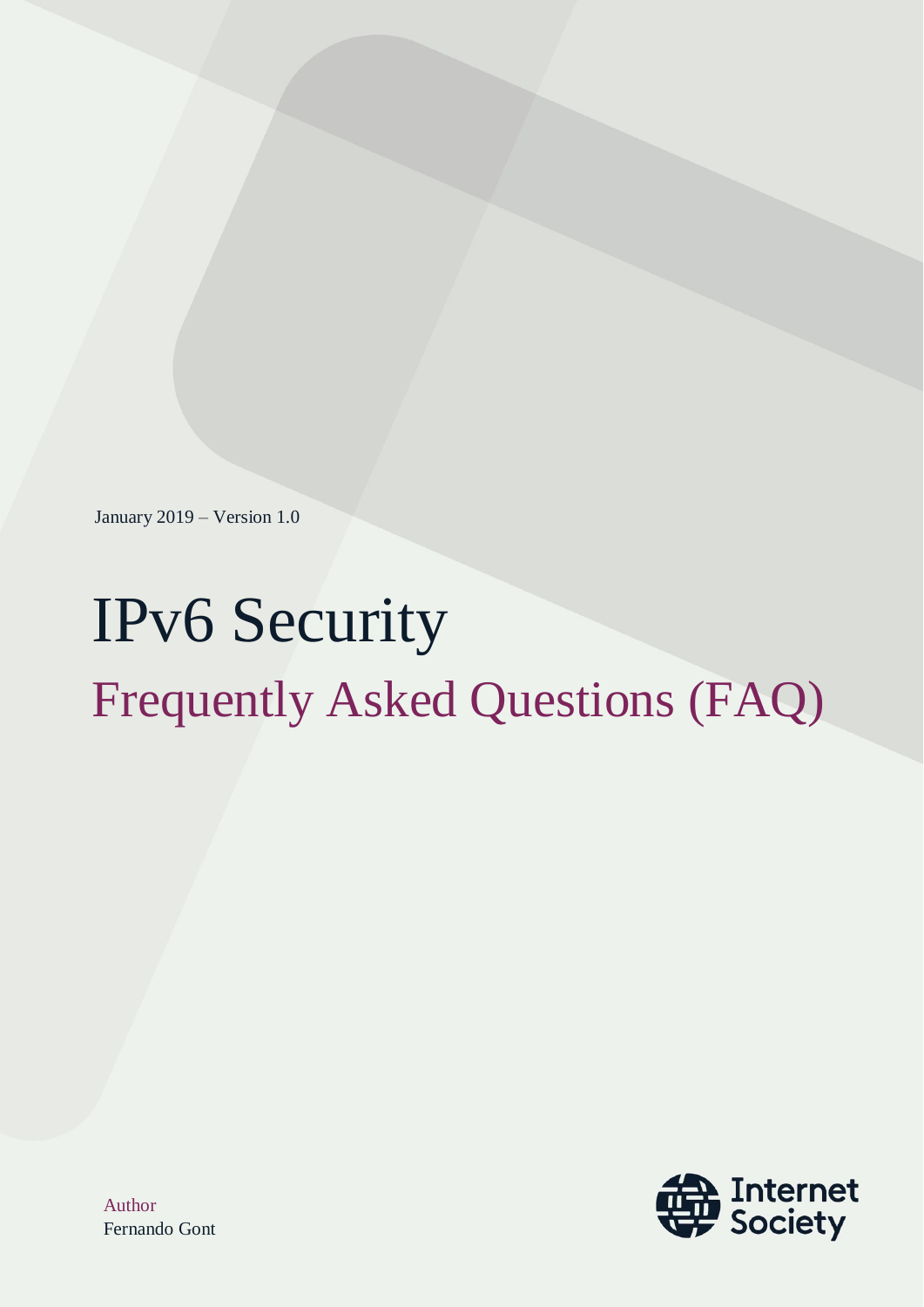# **Executive Summary**

**The Internet Society recognises that global deployment of the IPv6 protocol is paramount to accommodate the present and future growth of the Internet. Given the scale at which IPv6 must be deployed, it is important that the possible security implications of IPv6 are well understood and considered during the design and deployment of IPv6 networks, rather than as an afterthought. This document is organized as a list of frequently asked questions about IPv6 security, providing answers and highlighting the most important aspects of IPv6 security.**

# **1. General Aspects of IPv6 Security**

## **1.1. Is IPv6 more secure than IPv4?**

No, but the question (as such) is probably irrelevant and rather imprecise since it may refer to at least two very different things:

- Whether the IPv6 protocols are (specifications wise) more secure than their IPv4 counterparts, or,
- Whether IPv6 deployments are more secure than their IPv4 counterparts

If one compares IPv6 and IPv4 at the protocol level, one may probably conclude that the increased complexity of IPv6 results in an increased number of attack vectors – that is, more possible ways to perform different types attacks. However, a more interesting and practical question is how IPv6 deployments compare to IPv4 deployments in terms of security. In that sense, there are a number of aspects to consider:

- Maturity of protocol specifications
- Maturity of implementations
- Confidence/experience with the protocols
- Support in security devices and tools

Most security vulnerabilities related to network protocols are based on implementation flaws, such as the so called "buffer overflows" or the failure to graciously process specially-crafted packets. Typically, security researchers find vulnerabilities in protocol implementations, which eventually are "patched" to mitigate such vulnerabilities. Over time, this process of finding and patching vulnerabilities results in more robust implementations. For obvious reasons, the IPv4 protocols have benefited from the work of security researchers for much longer, and thus IPv4 implementations are generally more robust than their IPv6 counterparts.

In some cases, vulnerabilities are based on flaws in the actual protocol specifications -- whether because the standards specify vulnerable mechanisms, or because they lack appropriate advice to prevent vulnerable implementation approaches. Whilst there has recently been significant work to mitigate vulnerabilities in the IPv6 protocol specifications, they have not yet received the same level of scrutiny than their IPv4 counterparts -- hence there might still be protocol design flaws to be addressed.

Besides the intrinsic properties of the protocols, the security level of the resulting deployments is closely related to the level of expertise of network and security engineers. In that sense, there is obviously much more experience and confidence with deploying and operating IPv4 networks than

2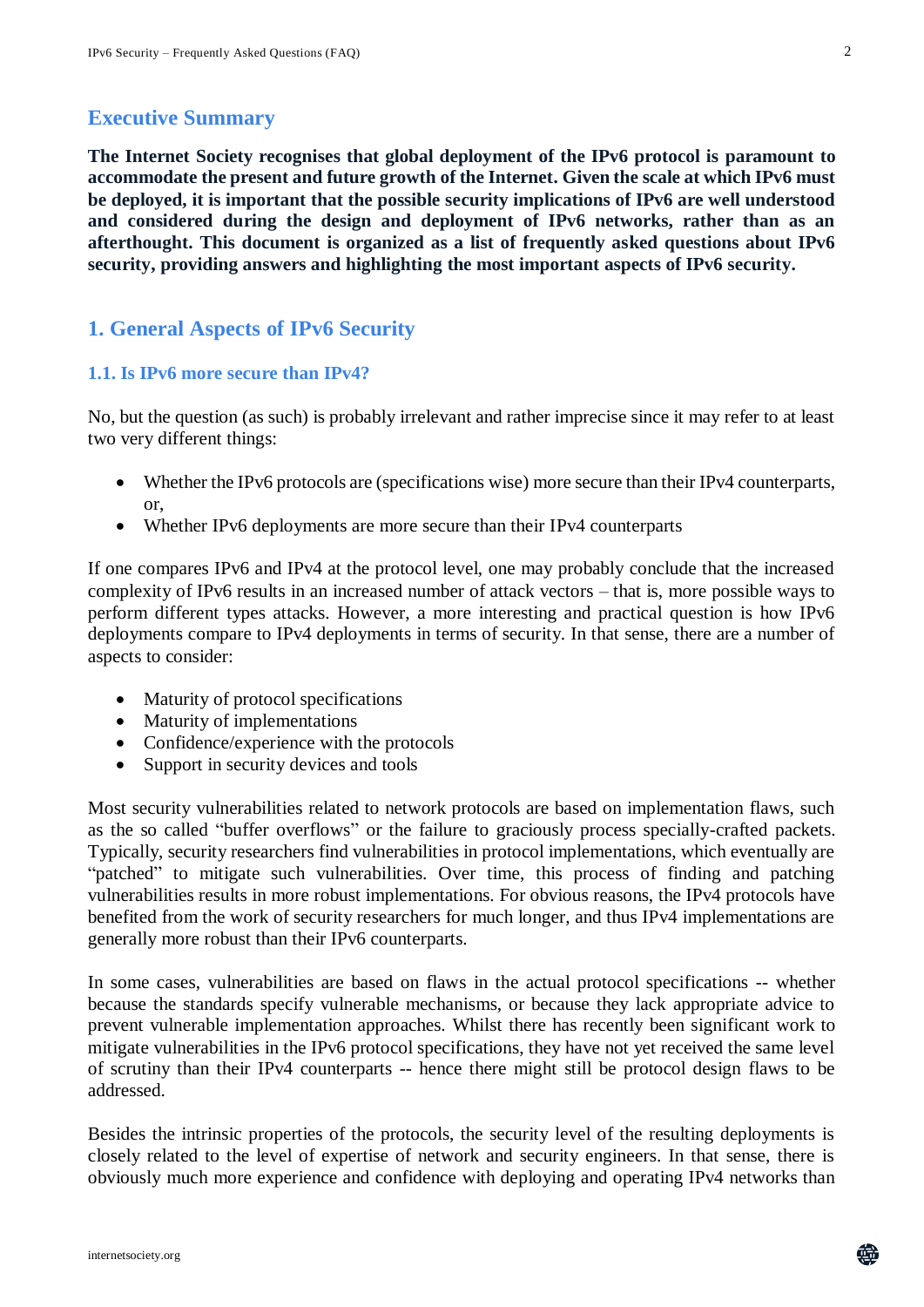with deploying and operating IPv6 networks -- and this has a concrete impact on the security properties of the resulting deployments.

Finally, implementation of IPv6 security controls obviously depends on the availability of features in security devices and tools. Whilst there have been improvements in this area, it is normally still the case that there is a lack of parity in terms of features and/or performance when considering IPv4 and IPv6 support in security devices and tools. Where such lack of parity exists, the ability to produce secure/resilient deployments is hindered.

# **1.2. My network is IPv4-only. Should I worry about IPv6 security?**

Your network is, most likely, dual-stack and **not** IPv4-only. Therefore, regardless of whether your network has global IPv6 connectivity or not, most nodes on your network probably support IPv6. This means that nodes in your network may already employ IPv6 for local traffic, and they might also inadvertently employ IPv6 for non-local traffic if an attacker enables global IPv6 connectivity on your network. IPv6 might also lead to VPN traffic leakages if VPN implementations without appropriate IPv6 support are employed. Please check [\[RFC7123\]](http://www.rfc-editor.org/info/rfc7123) and [\[RFC7359\]](http://www.rfc-editor.org/info/rfc7359) for further details.

# **1.3. Should I expect increased usage of IPsec with IPv6?**

No. Former IPv6 specifications ([\[RFC4294\]](https://www.rfc-editor.org/info/rfc4294)) required all nodes to include support for IPsec. This, together with the expected ability to employ native IPsec in IPv6 networks (typically prevented in the IPv4 world by NATs), possibly led to the expectation that IPsec usage would become widespread.

However,

- The IETF eventually standardized the tunneling of IPsec over UDP (see [\[RFC3948\]](http://www.rfc-editor.org/info/rfc3948)), removing the barrier of IPsec deployment on IPv4 networks.
- The requirement to support IPsec did not imply a requirement to actually use it. And, in any case, such requirement was formally removed in subsequent revisions of the IPv6 specifications (see [\[RFC6434\]](https://www.rfc-editor.org/info/rfc6434)).
- IPsec employs Extension Headers, which typically result in packet drops when employed on the public Internet (see [\[RFC7872\]](https://www.rfc-editor.org/info/rfc7872)).

Thus, the motivations and barriers for employing IPsec are essentially the same in IPv4 and IPv6, and there is nothing suggesting that IPsec usage will increase as a result of IPv6 deployment.

# **2. IPv6 Security Assessment**

## **2.1. What security assessment tools may I use to assess my networks and devices?**

There are at least three free and open source IPv6 toolkits:

- SI6 Networks' IPv6 Toolkit [\[SI6-Toolkit\]](https://www.si6networks.com/tools/ipv6toolkit)
- The Hacker's Choice IPv6 Attack Toolkit [\[THC-IPv6\]](https://github.com/vanhauser-thc/thc-ipv6)
- Chiron [\[Chiron\]](https://github.com/aatlasis/Chiron)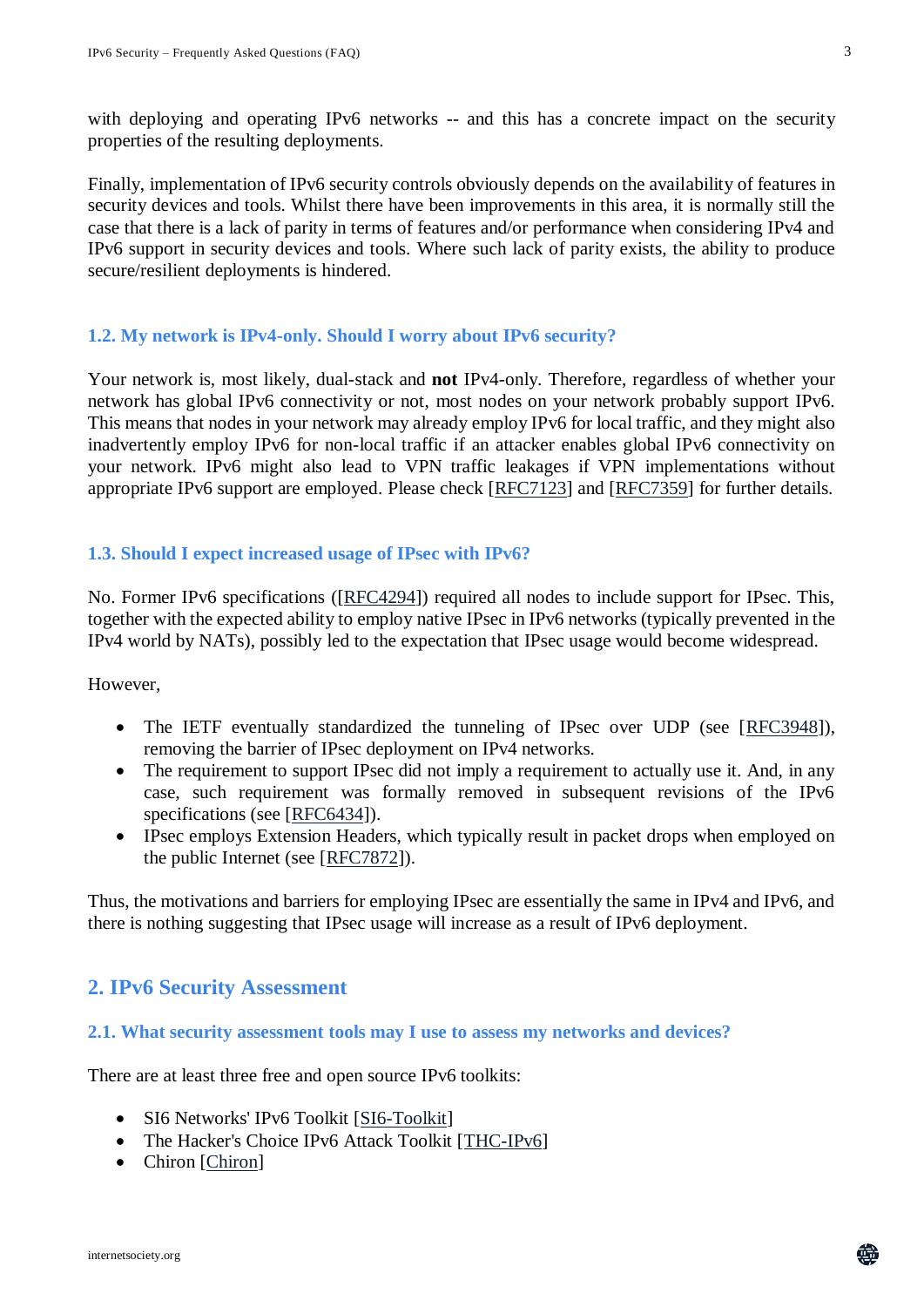## **2.2. Is it possible to address scan IPv6 networks?**

It depends. IPv4 address scanning is typically done by brute force, since the search space is rather small (256 addresses in a /24, 65536 addresses in a /16, etc.). On the other hand, standard IPv6 subnets are /64s, resulting in an address space that is so large that becomes unfeasible to scan by brute force. However, there is empirical evidence that the addresses of IPv6 nodes may follow specific patterns:

- Infrastructure nodes (routers, servers, etc.) typically employ predictable addresses, such as "low-byte" addresses (2001:db8::1, 2001:db8::2, etc.)
- Client nodes (laptops, workstations, etc.) typically employ randomized addresses

Thus, infrastructure nodes can be easily discovered by means of "targeted" address scans, where scanning tools target specific address patterns. It is generally unfeasible though to address scan a network for client devices, since their addresses are randomized over a very large address space.

## **2.3. How should I perform IPv6 network reconnaissance?**

If the target is a local subnet, the following techniques have been found to be effective:

- Multicasted probes (ICMPv6 echo, and crafted probe packets that elicit ICMPv6 error messages)
- Multicast DNS (mDNS) queries.

On the other hand, if the target is a remote network, the following techniques may be used:

- Pattern-based address scans
- DNS zone transfers
- DNS reverse mappings
- Certificate transparency framework
- Search engines

You can find more information about these and other techniques in [\[RFC7707\]](https://www.rfc-editor.org/info/rfc7707) and [\[IPV6-RECON\]](https://searchsecurity.techtarget.com/tip/How-to-perform-IPv6-network-reconnaissance).

## **2.4. Is it possible to perform host-tracking attacks in IPv6?**

It depends. Host tracking refers to the correlation of network activity as of hosts move across networks. Traditional SLAAC addresses required nodes to embed their MAC address in the IPv6 Interface Identifier, thus making IPv6 host tracking very trivial. Temporary addresses (see [\[RFC4941\]](https://www.rfc-editor.org/info/rfc4941)) have mitigated part of the problem by providing randomized addresses that can be used for (client-like) outgoing communications, while stable-privacy addresses ([\[RFC7217\]](http://www.rfc-editor.org/info/rfc7217)) replace traditional SLAAC addresses such that the problem is eliminated (please see [\[RFC8064\]](https://www.rfc-editor.org/info/rfc8064)).

Over time, implementations have been moving towards the implementation of both temporary (RFC4941) and stable-privacy (RFC7217) addresses. However, you should check support for these standards in your operating system. Please check [\[RFC7721\]](https://www.rfc-editor.org/info/rfc7721) for further discussion about the privacy implications of IPv6 addressing.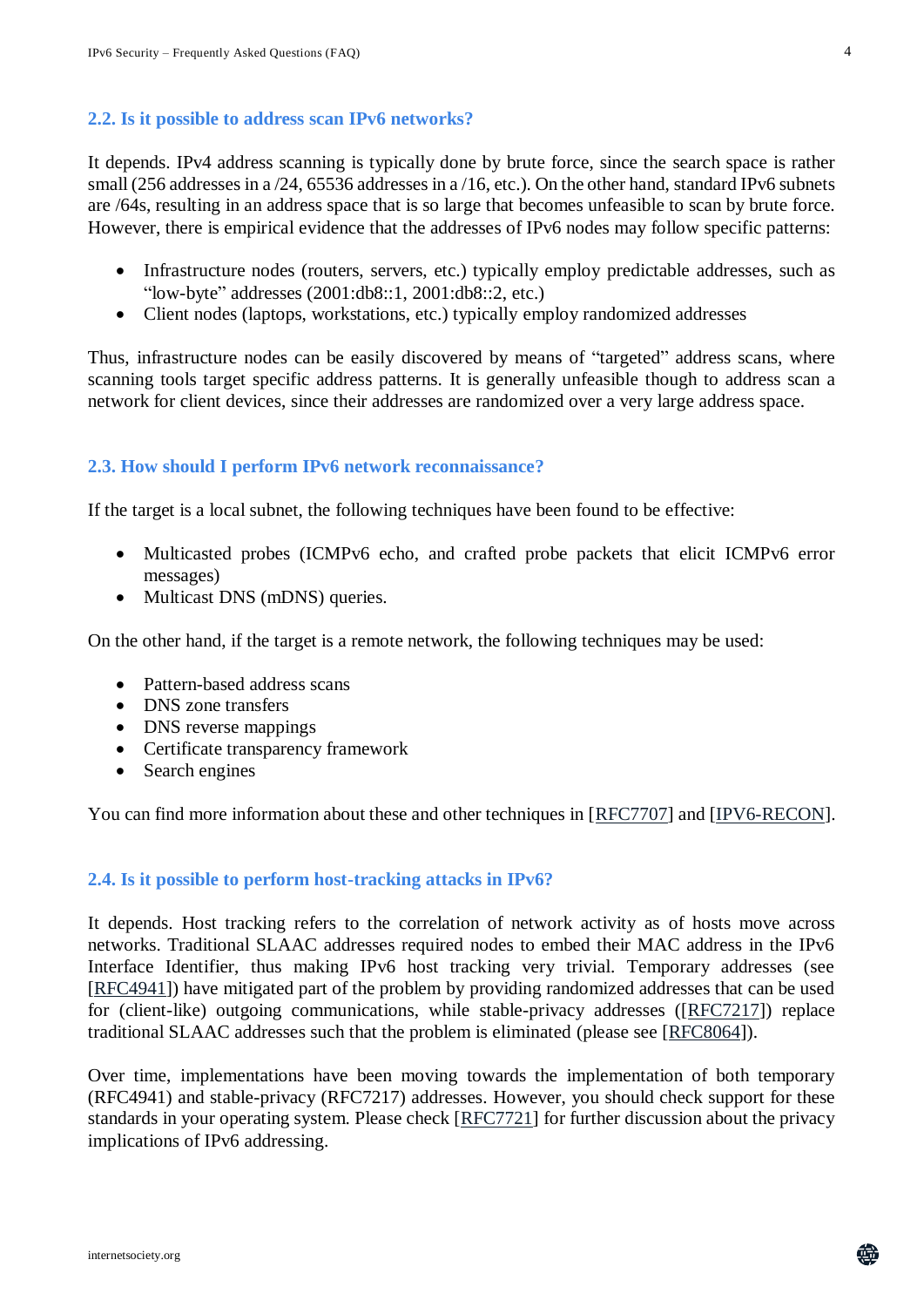## **2.5. Does it make sense to employ unpredictable addresses (such as RFC7217) for servers?**

There is an implicit trade-off between easy-to-remember predictable addresses, and hard-to-scan unpredictable addresses. It is normally up to the administrator to analyze the associated tradeoffs and convenience for each network scenario.

We note that it is frequently (and incorrectly) argued that unpredictable addresses are of no value for servers, since their addresses are published on the DNS. However, this is incorrect, since an attacker meaning to "target all servers in a given prefix" would have no easy way to achieve that goal if unpredictable addresses were employed (assuming other network reconnaissance techniques are mitigated).

## **2.6. How can I mitigate network reconnaissance based on DNS reverse mappings?**

One option is to configure DNS reverse mapping only for systems that required it - mostly mail transfer agents (MTAs). Another option - if your DNS software supports it - is to configure wildcard reverse mappings, so that every possible domain name for the reverse mappings contains a valid PTR record.

# **3. First-Hop Security**

#### **3.1. Should I worry about Address Resolution and automatic-configuration attacks?**

It depends. In principle, these attacks should be as much of a concern (or not) as ARP and DHCP attacks from the IPv4 world – that is, Neighbor Discovery and automatic-configuration attacks are the IPv6-equivalent of ARP-based and DHCP-based attacks from the IPv4 world. If ARP/DHCP attacks are a concern for your IPv4 network, then their IPv6 counterparts should also be a concern for your IPv6 networks.

Typical mitigations for Neighbor Discovery and automatic-configuration attacks are similar to the existing mitigations for the IPv4 version of these attacks. For example, RA-Guard [\[RFC6104\]](http://www.rfc-editor.org/info/rfc6104)[\[RFC6105\]](http://www.rfc-editor.org/info/rfc6105) and DHCPv6-Shield/DHCPv6-Guard [\[RFC7610\]](http://www.rfc-editor.org/info/rfc7610) are the IPv6-equivalent of DHCP-snooping.

#### **3.2. What are the differences between SLAAC and DHCPv6 in terms of address logging?**

When DHCPv6 is employed for address configuration, the DHCPv6 server typically maintains a log of IPv6 address leases. This means that in the event a host is compromised (e.g. by malware) and such behavior is detected, it is trivial to correlate the malicious activity to the infected node.

When SLAAC is employed though, there is no centralized log of IPv6 addresses since addresses are "auto-configured". If an address log is required, it must be implemented by means of additional software or some ad-hoc mechanism.

It is important to note that DHCPv6 does not prevent hosts from configuring addresses on their own (instead of requesting the address via DHCPv6). As a result, DHCPv6 logs should only be relied upon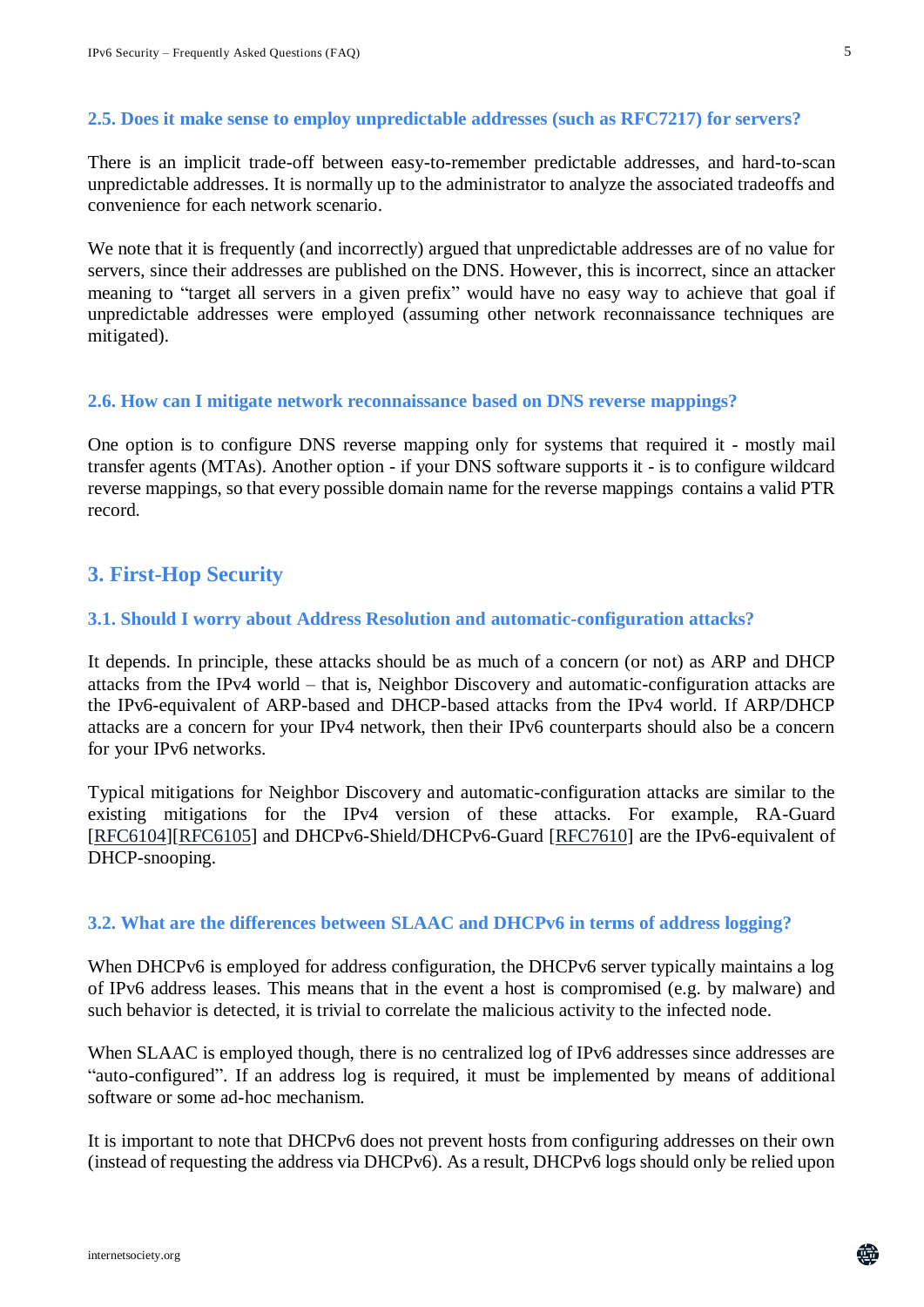# **3.3. Are RA-Guard and DHCPv6-Guard/Shield effective to protect against automaticconfiguration attacks?**

It depends. Many implementations of these mechanisms can be easily circumvented by means of IPv6 extension headers (see [\[RFC7113\]](http://www.rfc-editor.org/info/rfc7113). In some cases, evasion can be mitigated by dropping packets that contain an "undetermined transport" (in Cisco-speak).

Please check [\[SI6-RA6\]](https://manpages.debian.org/jessie/ipv6toolkit/ra6.1.en.html) for information of how to assess your RA-Guard implementation, and [\[CISCO-FHS\]](http://docwiki.cisco.com/wiki/FHS) for details regarding how to avoid evasion of Cisco's implementation of RA-Guard.

# **3.4. Should I consider deploying Secure Neighbor Discovery (SEND) on my network?**

No. At the time of this writing, there is virtually no support for SEND in any popular host operating system. Thus, regardless of other considerations (such as the possible "return of investment" of deploying SEND), it is currently unfeasible to deploy SEND.

# **3.5. What are Neighbor Cache Exhaustion (NCE) attacks, and how can they be mitigated?**

NCE attacks aim at creating an arbitrarily large number of entries in the Neighbor Cache, such that that it is no longer possible to create new legitimate entries and therefore leading to a Denial of Service (DoS). NCE may also result as a side effect of an address scanning remote network, where the last-hop router creates one entry for each of the target addresses, thus eventually exhausting the Neighbor Cache. Depending on each specific implementation, NCE may cause the target device to become unresponsive, crash, or reboot.

One implementation-based mitigation is to limit the number of Neighbor Cache entries in the "INCOMPLETE" state. On the other hand, an operational mitigation for NCE attacks against nodes connected by point-to-point links is to enforce an artificial limit on the maximum number of entries in the Neighbor Cache by employing long prefixes (e.g., /127s) for the point-to-point link [\[RFC6164\]](http://www.rfc-editor.org/info/rfc6164).

Please check [\[RFC6583\]](http://www.rfc-editor.org/info/rfc6583) and [\[ND-INDEF\]](http://www.iepg.org/2018-07-15-ietf102/indefensible-neighbors.pdf) for further information.

# **4. Firewalling and Security Architectures**

# **4.1. Will IPv6 cause a shift from a network-centric security paradigm to a host-centric security paradigm?**

No, although the question is rather bogus. The security paradigm of IPv4 networks is not really "network-centric": for example, host-based firewalls are common-place, and they are typically employed along with network-based firewalls. IPv6 networks are will likely follow the same hybrid paradigm.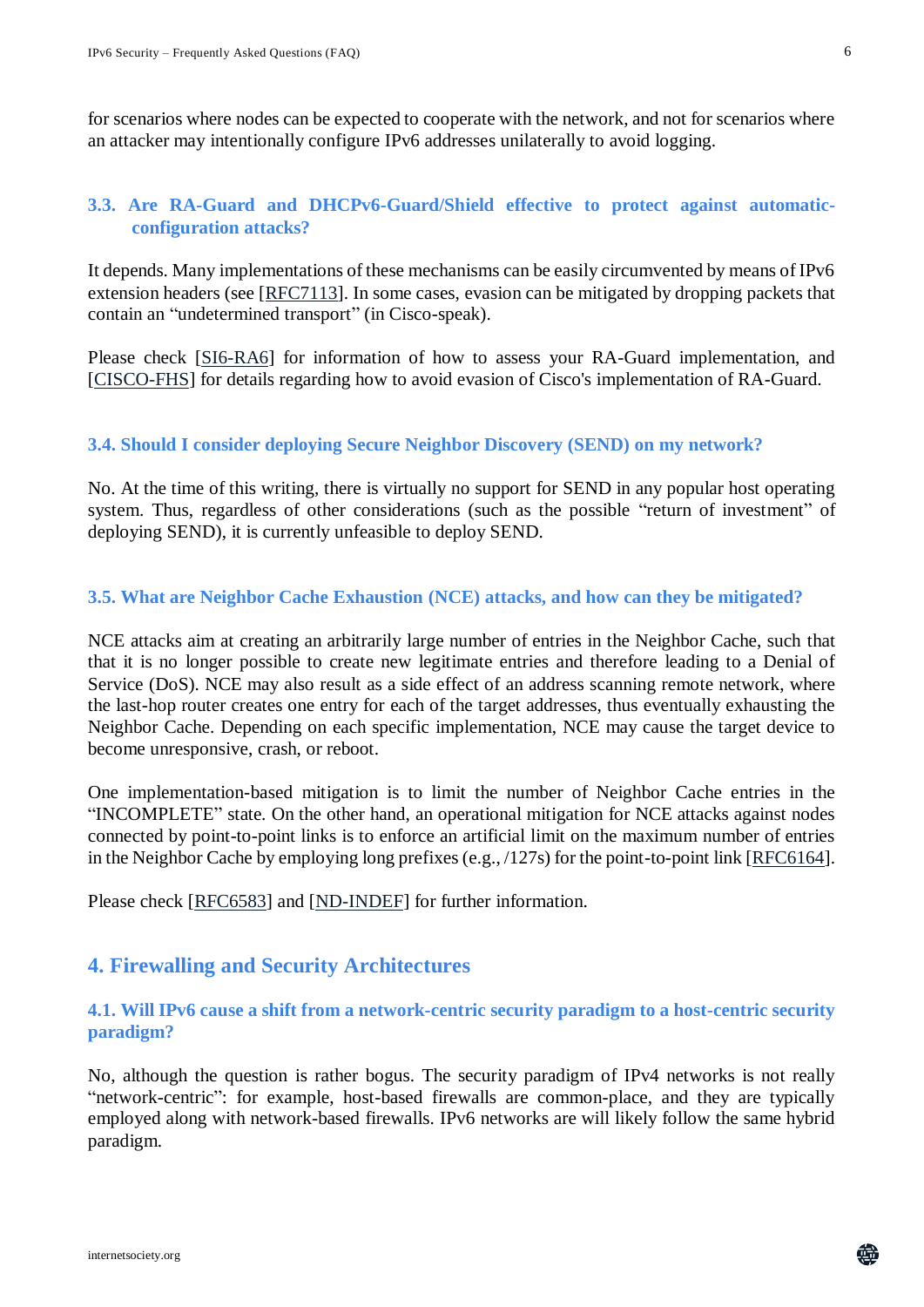#### **4.2. Will all my systems become exposed on the public IPv6 Internet if I deploy IPv6?**

Not necessarily.

While virtually all IPv6 networks are likely to employ global address space, this need not imply anyto-any global-reachability. For example, IPv6 firewalls may be deployed at the same point of the network topology where IPv4 networks currently employ a NAT device. Such IPv6 firewall may enforce a filtering policy of "only allowing outgoing communications", thus resulting in similar host exposure as in IPv4 networks.

Please see [\[RFC6092\]](https://www.rfc-editor.org/info/rfc6092) for recommended default security policies for residential CPEs.

# **4.3. In the IPv4 world, I normally black-list IPv4 addresses in response to malicious activity. What granularity should I use when blacklisting IPv6 addresses?**

IPv6 hosts are generally able to configure any arbitrary number of IPv6 addresses within their /64 local subnet. In the event of malicious activity you should black-list at least the /64 from which you have detected malicious activity.

Depending on the specific upstream ISP, the attacker might have control of prefixes of any length between /48 and /64 (e.g., if the attacker gets a prefix delegated via DHCPv6-PD). Therefore, to the extent that is possible, if malicious activity persists after blacklisting the offending /64, you may want to block shorter prefixes (larger blocks of addresses) - e.g., start blocking a /64, and subsequently resort to blocking a /56 or /48 if necessary.

## **4.4. My systems/networks block IPv6 fragments for security reasons. Is this a safe practice?**

It depends. Dropping IPv6 fragments is only safe when two conditions are met:

- You are only employing protocols that can avoid fragmentation -- e.g. TCP with Path-MTU **Discovery**
- You also block ICMPv6 "Packet Too Big" (PTB) error messages that advertise MTUs smaller than 1280 bytes

UDP-based protocols may rely on fragmentation, and thus it is generally not advisable to block fragmented traffic when such protocols are employed. Other protocols, such as TCP, may completely avoid the use of fragmentation by means of mechanisms such as Path-MTU discovery (see [RFC1981]).

ICMPv6 "Packet Too Big" error messages may trigger the use of fragmentation when they advertise an MTU smaller than 1280 bytes. Therefore, if IPv6 fragments are dropped, but ICMPv6 Packet Too Big error messages advertising an MTU smaller than 1280 bytes are not dropped, an attacker might leverage such ICMPv6 error messages to trigger fragmentation such that the resulting fragments get dropped, leading to a Denial of Service (DoS) condition.

Generation of IPv6 fragments in response to ICMPv6 PTB messages has been deprecated in the revised IPv6 specification [\[RFC8200\]](https://www.rfc-editor.org/info/rfc8200), and thus eventually all implementations will eliminate this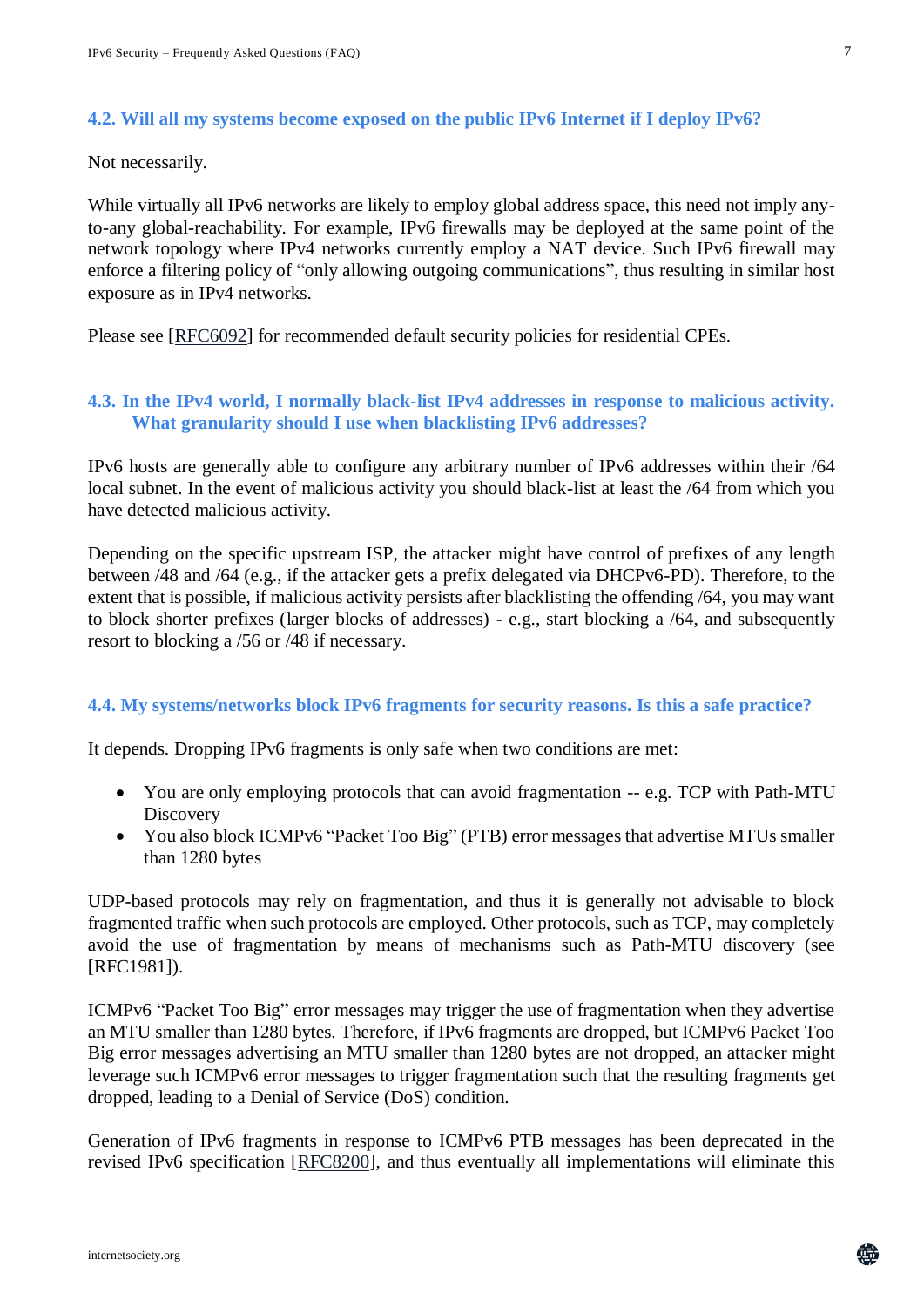feature and the associated vulnerability. However, you might be employing a legacy implementation that still implements the vulnerable behavior. Please see [\[RFC8021\]](https://www.rfc-editor.org/info/rfc8021) for further details.

Note: the aforementioned mitigation implies the ability to filter ICMPv6 PTB error messages based their "MTU" field. Filtering packets at such granularity may or may not be possible.

# **4.5. I read about possible security issues associated with IPv6 extension headers. Should I drop packets containing IPv6 extension headers?**

The recommended filtering policy for packets containing IPv6 extension headers depends on where in the network the filtering policy is to be enforced.

For example, if enforced on transit routers, to the extent that is possible you should refrain from dropping packets and only employ a blacklisting approach (to drop packets that are well-known to be problematic). On the other hand, if enforced on an enterprise network, you may want to allow only traffic that you are expecting to receive and hence employ a whitelisting approach.

[\[IPV6-EHS-F\]](https://tools.ietf.org/html/draft-ietf-opsec-ipv6-eh-filtering) contains advice on the filtering of IPv6 packets containing Extension Headers at transit routers. Additionally, it contains a security assessment of all standardized IPv6 extension headers and options, along with an analysis of any potential interoperability problems arising from the filtering of such packets.

## **4.6. How should I assess my networks and devices with respect to the use of extension headers to circumvent security controls?**

Most IPv6 security toolkits provide support to craft attack packets with arbitrary IPv6 extension headers. For example, [\[SI6-RA6\]](https://manpages.debian.org/jessie/ipv6toolkit/ra6.1.en.html) explains the use of extension headers with Router Advertisement packets.

# **4.7. I run a dual-stack network. Which considerations should I have for the packet filtering policies?**

In general, the security policies for the IPv6 protocols should match those of the IPv4 protocols. Unfortunately, many networks fail in this respect. Please see [\[IPV6-POL\]](https://searchsecurity.techtarget.com/tip/What-to-do-when-IPV4-and-IPv6-policies-disagree) for further discussion.

# **4.8. My systems employ both temporary (RFC4941) and stable (RFC7217) addresses. How should I implement IPv6 firewalling?**

Allow outgoing connections from any address but incoming connections only to stable (E.G. [\[RFC7217\]](https://www.rfc-editor.org/info/rfc7217)) addresses. Thus, addresses that become exposed as a result of client-like activities (such as web browsing) will not be usable for external systems to connect back or address scan to your internal nodes.

蟲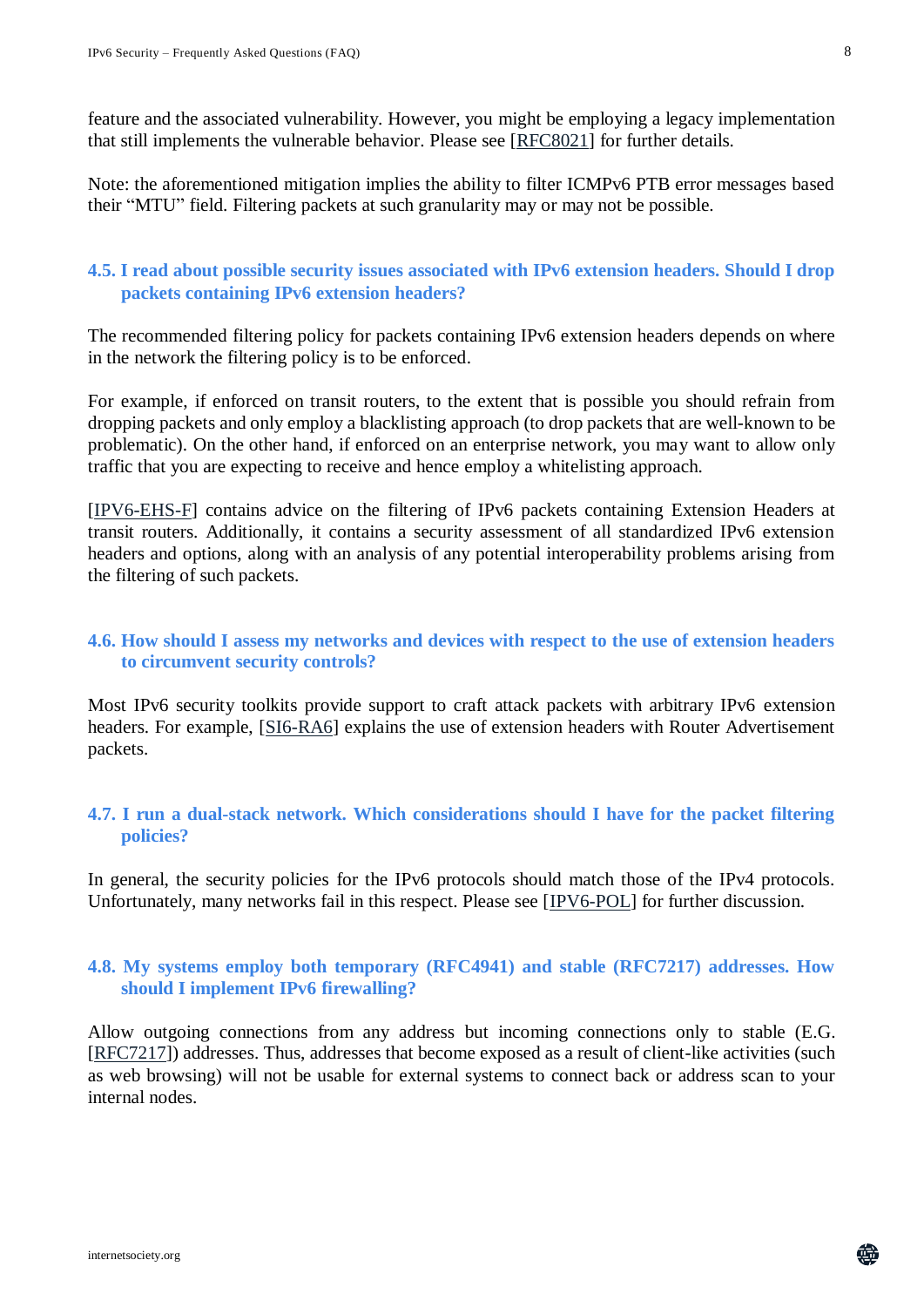#### **4.9. How can temporary addresses affect my ACLs?**

Temporary addresses change over time. As a result, ACLs meant for nodes that employ temporary addresses will typically fail if specified as a single IPv6 address or group of addresses.

If such ACLs are to be enforced, some of the possible options include:

- Specify ACLs on a per-prefix basis (e.g.,  $/64$ )
- Disable temporary addresses on the affected nodes
- Enforce the ACLs on the stable addresses, and configure nodes such that stable addresses are preferred over temporary addresses for the accessing the service/application described in the ACL

# **5. Resources**

## **5.1. Are there any operational security guidelines for IPv6?**

[OPSEC-V6] contains general IPv6 operational security considerations, whilst [\[RFC7381\]](https://www.rfc-editor.org/info/rfc7381) contains Enterprise deployment guidelines.

#### **5.2. Which forums may I use for discussing IPv6 security?**

The following mailing-lists can be used to discuss IPv6 security topics:

- IPv6 Hackers [\[IPV6-HACKERS\]](https://lists.si6networks.com/listinfo/ipv6hackers/)
- IPv6 Operators Forum [\[IPV6-OPS\]](http://lists.cluenet.de/mailman/listinfo/ipv6-ops/)
- IETF OPSEC WG [\[OPSEC-WG\]](https://www.ietf.org/mailman/listinfo/opsec)
- IETF V6OPS WG [\[V6OPS-WG\]](https://www.ietf.org/mailman/listinfo/v6ops)

Additionally, most Regional Internet Registries (RIRs) operate mailing lists that focus on IPv6 and/or network security.

## **6. Acknowledgements**

Kevin Meynell and Jan Žorž provided valuable comments on a preliminary version of this document.

# **7. References**

[Chiron] "Chiron - An IPv6 Security Assessment framework with advanced IPv6 Extension Headers manipulation capabilities". <https://github.com/aatlasis/Chiron>

[CISCO-FHS] "FHS". <http://docwiki.cisco.com/wiki/FHS>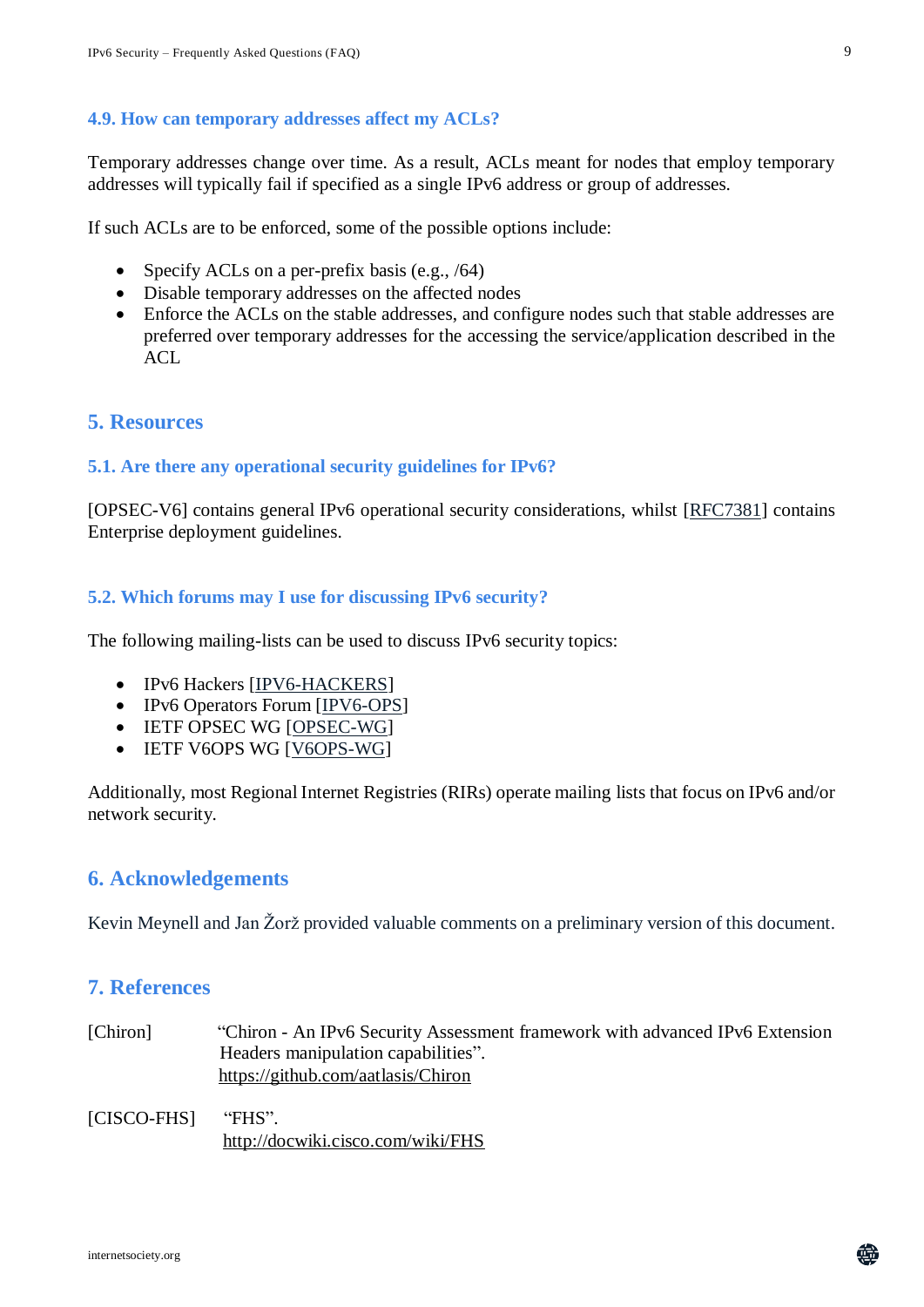| $[IPV6-EHS-F]$ | Gont, F., Liu, W., "Recommendations on the Filtering of IPv6 Packets Containing    |
|----------------|------------------------------------------------------------------------------------|
|                | IPv6 Extension Headers", IETF Internet-Draft (draft-ietf-opsec-ipv6-eh-filtering), |
|                | work in progress.                                                                  |
|                | https://tools.ietf.org/html/draft-ietf-opsec-ipv6-eh-filtering                     |
|                |                                                                                    |

- [IPV6-RECON] Gont, F., "How to perform IPv6 network reconnaissance", TechTarget article, July 2015. [https://searchsecurity.techtarget.com/tip/How-to-perform-IPv6-network](https://searchsecurity.techtarget.com/tip/How-to-perform-IPv6-network-reconnaissance)[reconnaissance](https://searchsecurity.techtarget.com/tip/How-to-perform-IPv6-network-reconnaissance)
- [IPV6-OPS] IPv6 Operators Forum Mailing List <http://lists.cluenet.de/mailman/listinfo/ipv6-ops/>
- [IPV6-POL] Gont, F., "What to do when IPv4 and IPv6 policies disagree", TechTarget article, August 2018. [https://searchsecurity.techtarget.com/tip/What-to-do-when-IPV4-and-IPv6](https://searchsecurity.techtarget.com/tip/What-to-do-when-IPV4-and-IPv6-policies-disagree) [policies-disagree](https://searchsecurity.techtarget.com/tip/What-to-do-when-IPV4-and-IPv6-policies-disagree)
- [ND-INDEF] Jaeggli, J., "Indefensible Neighbors", IEPG Meeting July 2018 @ IETF 102. <http://www.iepg.org/2018-07-15-ietf102/indefensible-neighbors.pdf>
- [OPSEC-V6] Vyncke, E., Chittimaneni, K., Kaeo, M., Rey, E., "Operational Security Considerations for IPv6 Networks", IETF Internet-Draft (draft-ietf-opsec-v6), work in progress, October 2018. <https://tools.ietf.org/html/draft-ietf-opsec-v6>
- [OPSEC-WG] Operational Security Capabilities for IP Network Infrastructure (OPSEC) Working Group Mailing List <https://www.ietf.org/mailman/listinfo/opsec>
- [RFC3948] Huttunen, A., Swander, B., Volpe, V., DiBurro, L., and M. Stenberg, "UDP Encapsulation of IPsec ESP Packets", RFC 3948, DOI 10.17487/RFC3948, January 2005. <http://www.rfc-editor.org/info/rfc3948>
- [RFC4294] Loughney, J., Ed., "IPv6 Node Requirements", RFC 4294, April 2006. <https://www.rfc-editor.org/info/rfc4294>
- [RFC4941] Narten, T., Draves, R., and S. Krishnan, "Privacy Extensions for Stateless Address Autoconfiguration in IPv6", RFC 4941, DOI 10.17487/RFC4941, September 2007. <https://www.rfc-editor.org/info/rfc4941>
- [RFC6092] Woodyatt, J., Ed., "Recommended Simple Security Capabilities in Customer Premises Equipment (CPE) for Providing Residential IPv6 Internet Service", RFC 6092, DOI 10.17487/RFC6092, January 2011. <http://www.rfc-editor.org/info/rfc6092>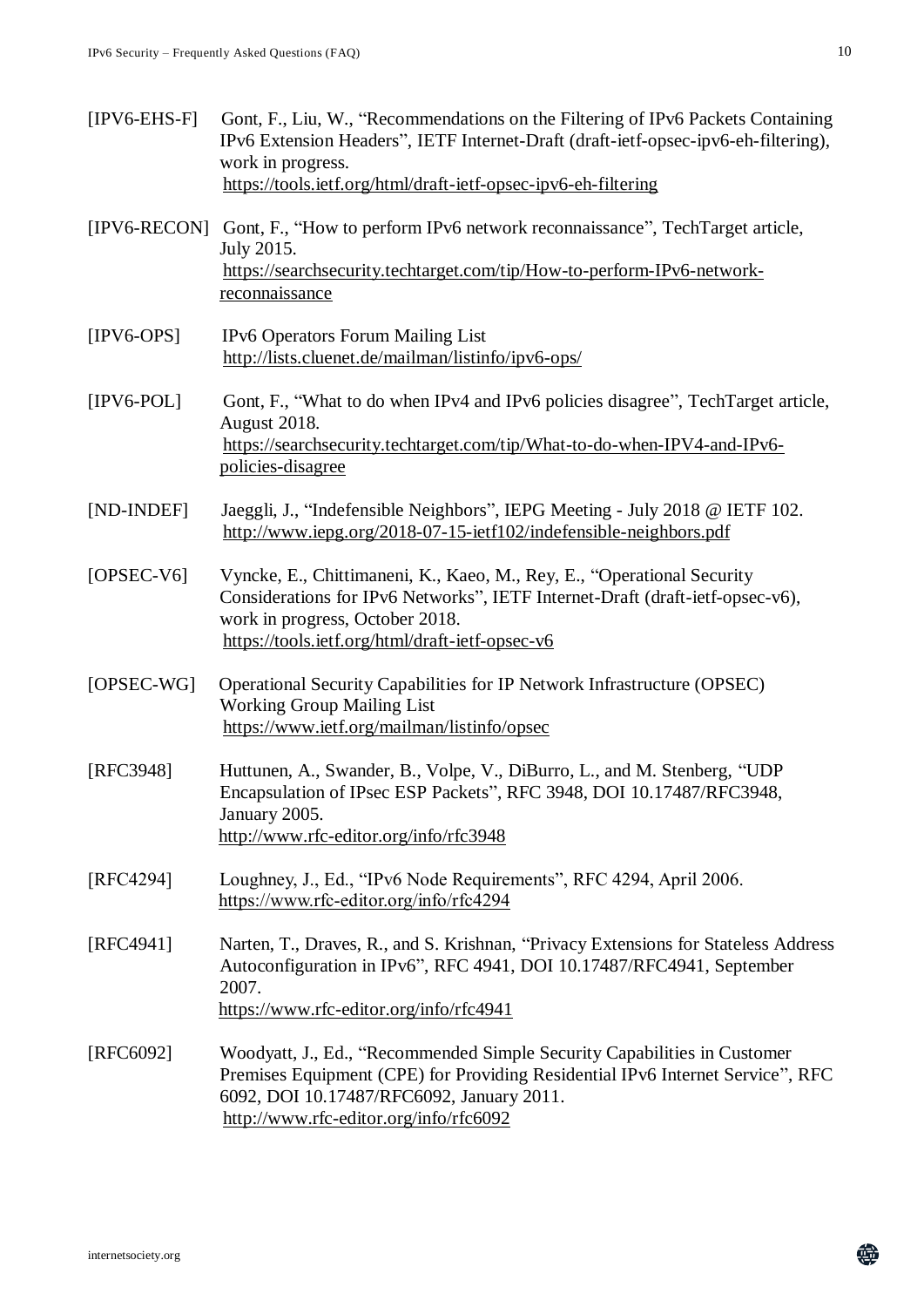- [RFC6104] Chown, T. and S. Venaas, "Rogue IPv6 Router Advertisement Problem Statement", RFC 6104, February 2011. <http://www.rfc-editor.org/info/rfc6104>
- [RFC6105] Levy-Abegnoli, E., Van de Velde, G., Popoviciu, C., Mohacsi, J., "IPv6 Router Advertisement Guard", RFC 6105, February 2011. <http://www.rfc-editor.org/info/rfc6105>
- [RFC6164] Kohno, M., Nitzan, B., Bush, R., Matsuzaki, Y., Colitti, L., and T. Narten, "Using 127-Bit IPv6 Prefixes on Inter-Router Links", IETF RFC 6164, April 2011. <http://www.rfc-editor.org/info/rfc6164>
- [RFC6434] Jankiewicz, E., Loughney, J., and T. Narten, "IPv6 Node Requirements", RFC 6434, DOI 10.17487/RFC6434, December 2011. <https://www.rfc-editor.org/info/rfc6434>
- [RFC6583] Gashinsky, I., Jaeggli, J., Kumari, W. "Operational Neighbor Discovery Problems", RFC 6583, March 2012. <http://www.rfc-editor.org/info/rfc6583>
- [RFC7113] Gont, F., "Implementation Advice for IPv6 Router Advertisement Guard (RA-Guard)", RFC 7113, DOI 10.17487/RFC7113, February 2014. <http://www.rfc-editor.org/info/rfc7113>
- [RFC7123] Gont, F. and W. Liu, "Security Implications of IPv6 on IPv4 Networks", RFC 7123, February 2014. <http://www.rfc-editor.org/info/rfc7123>
- [RFC7217] Gont, F., "A Method for Generating Semantically Opaque Interface Identifiers with IPv6 Stateless Address Autoconfiguration (SLAAC)", RFC 7217, DOI 10.17487/RFC7217, April 2014. <http://www.rfc-editor.org/info/rfc7217>
- [RFC7359] Gont, F., "Layer 3 Virtual Private Network (VPN) Tunnel Traffic Leakages in Dual-Stack Hosts/Networks", RFC 7359, August 2014. <http://www.rfc-editor.org/info/rfc7359>
- [RFC7381] Chittimaneni, K., Chown, T., Howard, L., Kuarsingh, V., Pouffary, Y., and E. Vyncke, "Enterprise IPv6 Deployment Guidelines", RFC 7381, DOI 10.17487/RFC7381, October 2014. <https://www.rfc-editor.org/info/rfc7381>
- [RFC7610] Gont, F., Liu, W., and G. Van de Velde, "DHCPv6-Shield: Protecting against Rogue DHCPv6 Servers", BCP 199, RFC 7610, DOI 10.17487/RFC7610, August 2015. <https://www.rfc-editor.org/info/rfc7610>
- [RFC7707] Gont, F. and T. Chown, "Network Reconnaissance in IPv6 Networks", RFC 7707, DOI 10.17487/RFC7707, March 2016. <https://www.rfc-editor.org/info/rfc7707>